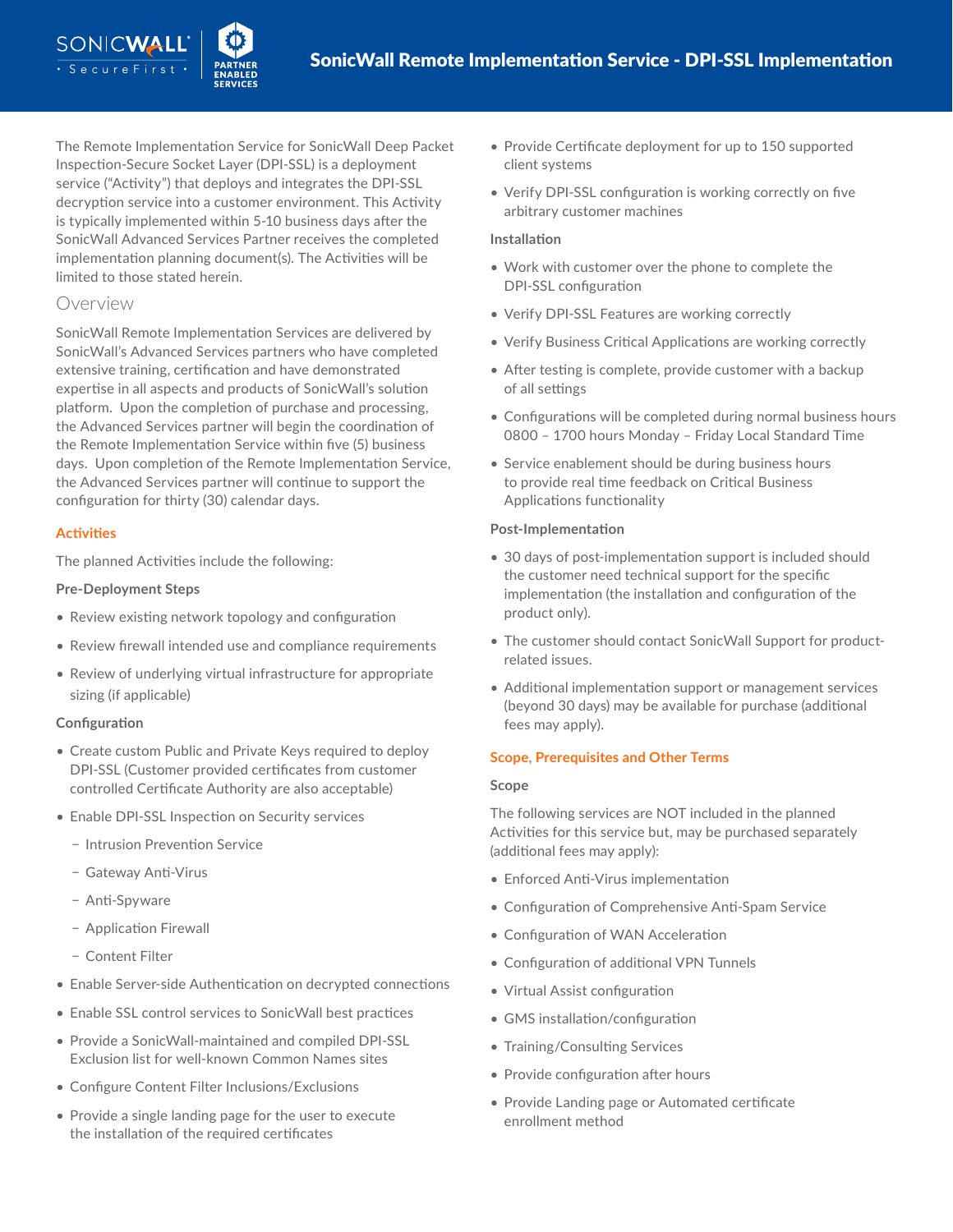# SonicWall Remote Implementation Service - DPI-SSL Implementation

## **Prerequisites**

- The customer must ensure that the existing infrastructure, hardware and (if applicable) virtualized configuration is sufficient to support the environment
- The customer must commit a technical resource on a full-time basis to provide SonicWall or the partner with the assistance required
- Customer must be aware of all business critical applications needed to be tested in the DPI-SSL deployment process
- Customer is required to perform self-enrollment of DPI-SSL Certificate
- Customer is required to have a healthy Active Directory, and will make all Microsoft configurations

#### **Other Terms**

- All activities will be performed remotely utilizing the phone and web conferencing
- It is the customer's responsibility to ensure it has the appropriate agreements with the provider of the Activities.
- The provision of the Activities does not include the development of any intellectual property. All right, title and interest arising from the performance of Activities shall vest in SonicWall.
- SonicWall and/or the provider of the Activities may require execution of additional documentation before performance of the Activities begin. This additional documentation may include (without limitation) dates for the work to begin. If the provider of the Activities can accommodate a change in schedule related to the Activities, the provider may require a two (2) week lead time (or more) before Activities can be performed.
- If a customer makes any changes during or after the Activities begin, additional charges and/or schedule changes may apply.
- Only configured features publicly posted by SonicWall in the Datasheets may be configured.
- Not all Activities may need to be configured.
- The information provided herein is a general description of Activities. Any services delivered that are not explicitly outlined herein are not a part of this offer.
- The duration for the provision of Activities may vary based on many factors including, but not limited to, the complexity of the customer's environment.
- SonicWall is not responsible for ensuring Customer's compliance with data privacy, security and PCI requirements.
- Customer agrees that additional fees may be due and payable if Customer makes any such changes or otherwise fails to meet the prerequisites set forth herein.
- Only authorized SonicWall providers may provide the Activities described by this offer.

# **Purchase Information**

| <b>SKUID</b> | <b>DESCRIPTION</b>              |
|--------------|---------------------------------|
| 01-SSC-2496  | SonicWall Remote Implementation |
|              | DPI-SSL Deployment - 150 Users  |